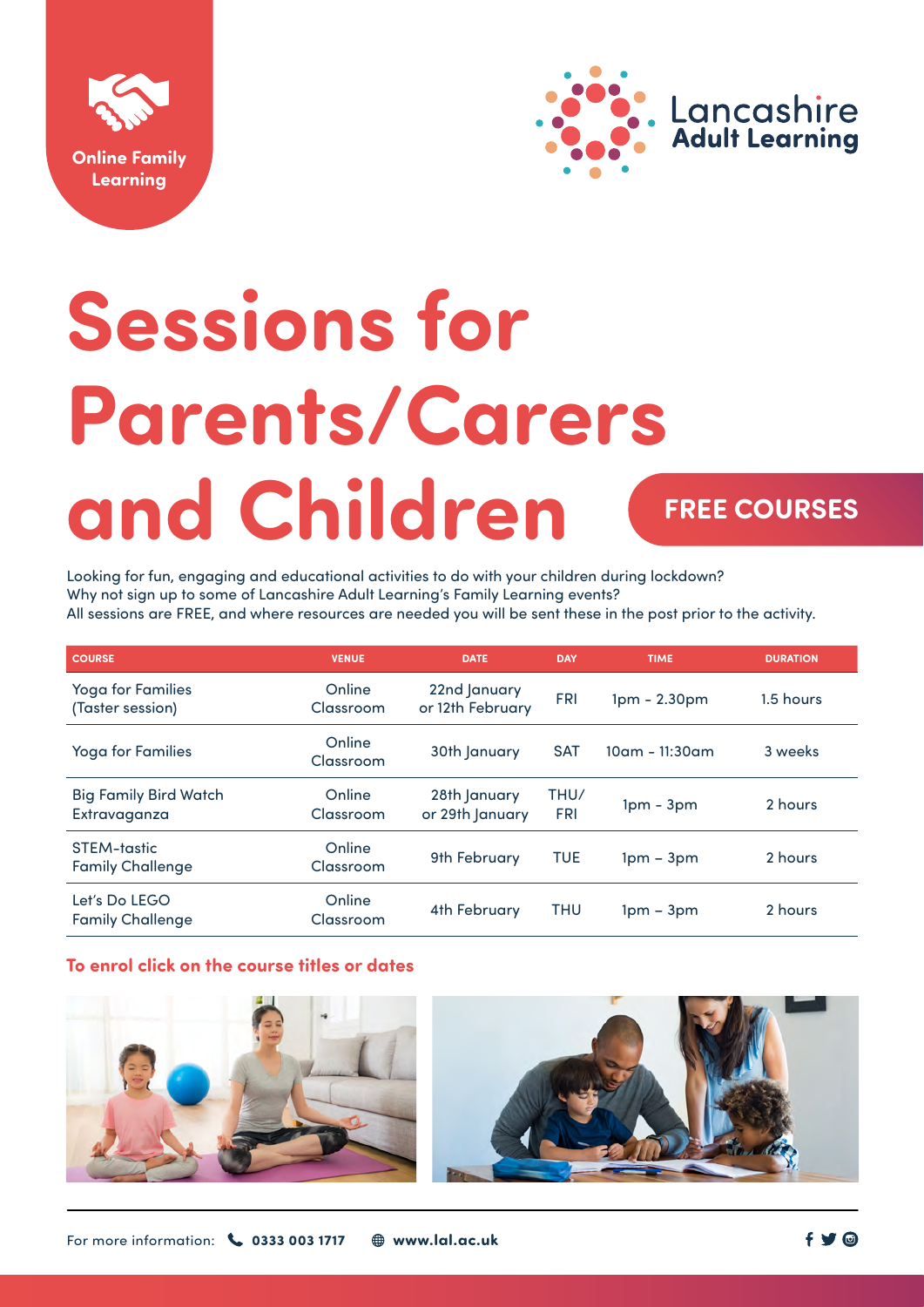



## **Homeschooling for Parents** FREE COURSES

L**ockdown is back. Have you tried Google and YouTube but still don't know your phoneme from your grapheme? Still wondering why they don't teach maths the same way you were taught at school? This is your chance to talk to one of our families learning specialists. Join us for a 2-week course providing you with essential information and up to date teaching methods so you are better equipped to support your child's learning at home.** 

| <b>VENUE</b>        | <b>DATE</b>  | <b>DAY</b> | <b>TIME</b>         | <b>DURATION</b> |
|---------------------|--------------|------------|---------------------|-----------------|
| Online<br>Classroom | 1st February | <b>MON</b> | $12:30pm - 3pm$     | 2.5 hours       |
| Online<br>Classroom | 2nd February | <b>TUE</b> | $9.30$ am - 12.30pm | 3 hours         |
| Online<br>Classroom | 18th January | <b>MON</b> | 12.30pm - 3pm       | 2.5 hours       |
| Online<br>Classroom | 2nd February | <b>TUE</b> | 5.30pm - 8pm        | 2.5 hours       |
| Online<br>Classroom | 19th January | <b>TUE</b> | $9.30$ am - 12pm    | 2.5 hours       |
| Online<br>Classroom | 19th January | <b>TUE</b> | $5.30pm - 8pm$      | 2.5 hours       |
| Online<br>Classroom | 4th February | <b>THU</b> | $9.30$ am - 12pm    | 2.5 hours       |
| Online<br>Classroom | 22nd January | <b>FRI</b> | $9.30$ am - 12pm    | 2.5 hours       |
| Online<br>Classroom | 21st January | <b>THU</b> | $9.30$ am - 12pm    | 2.5 hours       |
| Online<br>Classroom | 3rd February | WED        | $5.30pm - 8pm$      | 2.5 hours       |
| Online<br>Classroom | 20th January | <b>WED</b> | 5.30pm - 8pm        | 2.5 hours       |
| Online<br>Classroom | 5th February | <b>FRI</b> | $9.30$ am - 12pm    | 2.5 hours       |
|                     |              |            |                     |                 |

#### **To enrol click on the course titles**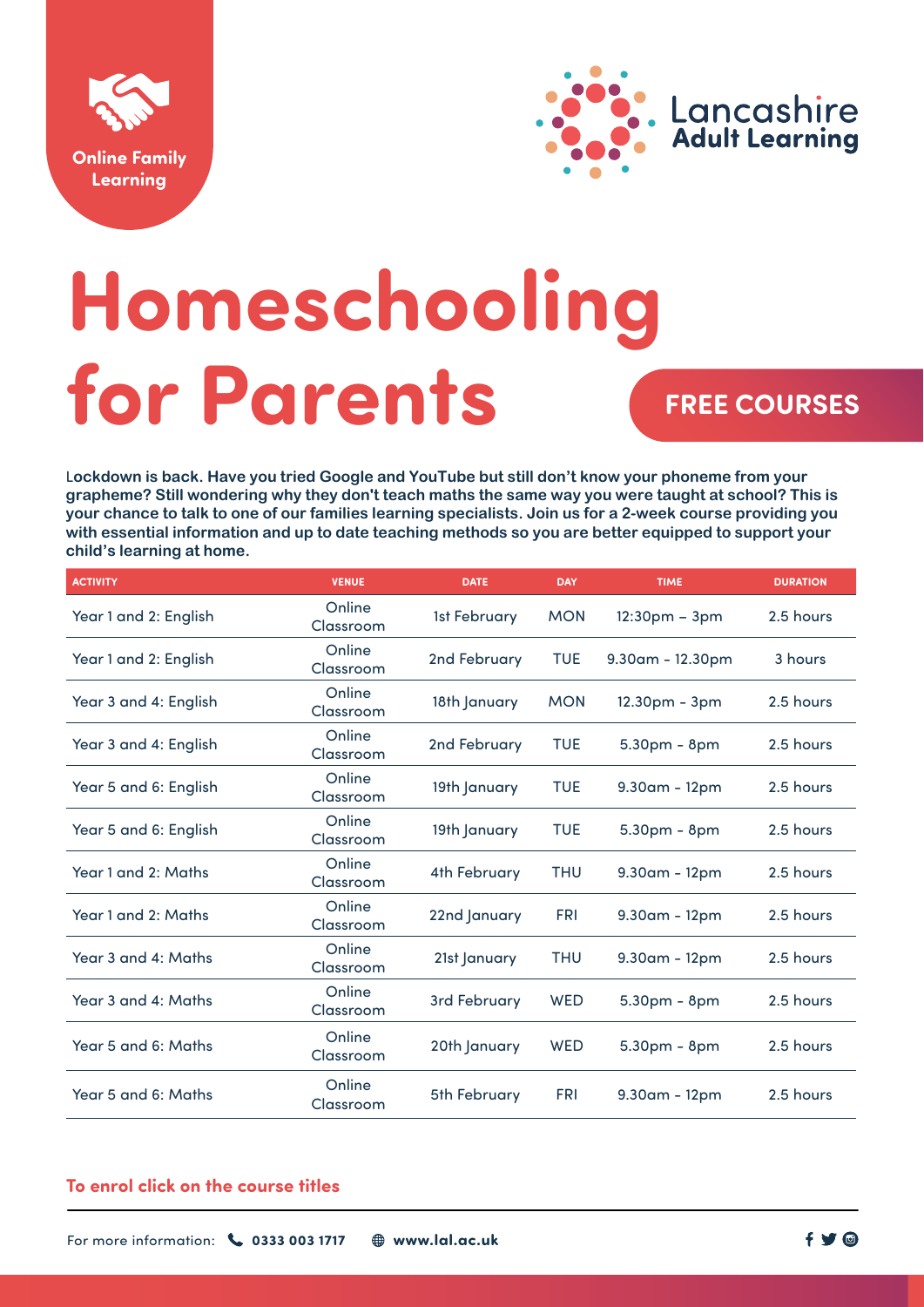



# **Accredited Courses**

## **FREE COURSES\***

We have a range of accredited courses to help you gain knowledge of working in a school or childcare environment.

| <b>COURSE</b>                                                                 | <b>VENUE</b>        | <b>DATE</b>                                         | <b>DAY</b> | <b>TIME</b>            | <b>DURATION</b> |
|-------------------------------------------------------------------------------|---------------------|-----------------------------------------------------|------------|------------------------|-----------------|
| <b>CACHE Level 1 Award:</b><br>Preparing to Work in Schools                   | Online<br>Classroom | 23rd February                                       | <b>TUE</b> | 12:15pm-2:45pm         | 12 weeks        |
| Fast-track<br><b>CACHE Level 1 Award:</b><br>Preparing to Work in Schools     | Online<br>Classroom | <b>FLEXIBLE -</b><br>available from<br>25th Jan     | <b>MON</b> | <b>Flexible Course</b> | 8 weeks         |
| <b>CACHE Level 2 Award:</b><br><b>Support Work in Schools</b><br>and Colleges | Online<br>Classroom | 28th January                                        | <b>THU</b> | 12.30pm - 3pm          | 19 weeks        |
| <b>CACHE Level 2 Award:</b><br><b>Support Work in Schools</b><br>and Colleges | Online<br>Classroom | 21st January                                        | THU        | $9:30$ am – 12pm       | 20 weeks        |
| <b>CACHE Level 1 Award:</b><br><b>Caring for Children</b>                     | Online<br>Classroom | 28th January                                        | THU        | $9:30$ am - 12pm       | 12 weeks        |
| Fast-track<br><b>CACHE Level 1 Award:</b><br>Caring for Children              | Online<br>Classroom | <b>FLEXIBLE -</b><br>available from<br>25th January | <b>MON</b> | <b>Flexible Course</b> | 8 weeks         |
| Level 2 Introduction to Caring<br>for Children & Young People                 | Online<br>Classroom | 26th January                                        | <b>TUE</b> | $9:30$ am - 12pm       | 21 weeks        |

#### **To enrol click on the course titles**



\*The courses are FREE if you are unemployed, earn under £17,000 per year or are on qualifying benefits.